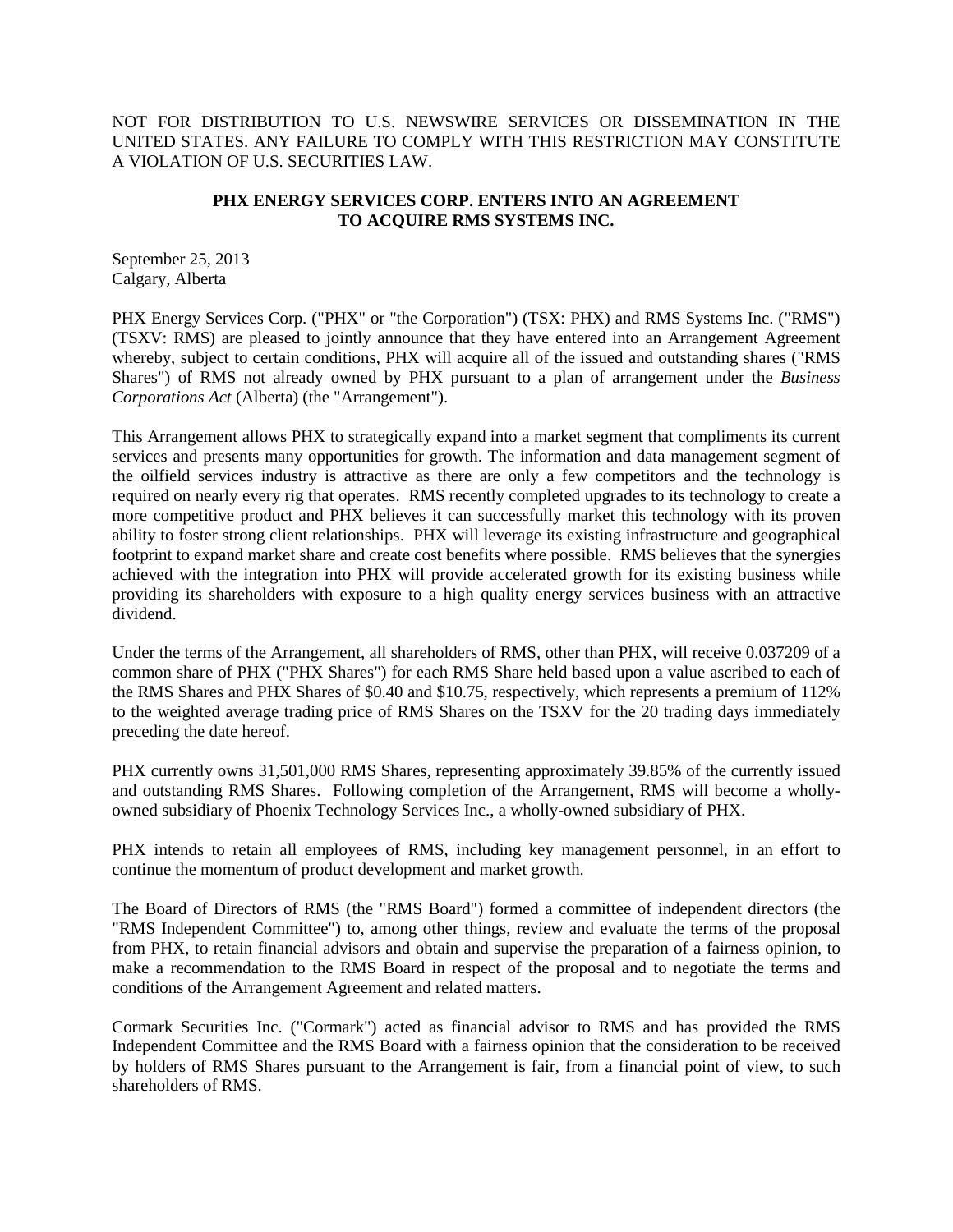The Board of Directors of PHX (the "PHX Board") formed a committee of independent directors (the "PHX Independent Committee") to, among other things, review and evaluate the terms of the proposal to RMS and to supervise the negotiation of the terms and conditions of the Arrangement Agreement and related matters.

The Arrangement was unanimously recommended by each of the RMS and PHX Independent Committees to the RMS Board and the PHX Board, respectively. The RMS Board (with interested directors abstaining) has unanimously determined that the consideration to be received by holders of RMS Shares pursuant to the Arrangement is fair, from a financial point of view, to such holders and that the Arrangement is in the best interests of RMS and has unanimously approved the Arrangement and resolved to recommend that holders of RMS Shares vote in favour of the Arrangement. The PHX Board (with Mr. Hooks abstaining), after receiving the unanimous recommendation of the PHX Independent Committee, has unanimously determined that the Arrangement is in the best interests of PHX and has unanimously approved the Arrangement.

Each of PHX and all of the directors and officers of RMS, who collectively own directly or indirectly, or exercise control or direction over, approximately 57% of the outstanding RMS Shares, have entered into support agreements pursuant to which they have agreed to vote their RMS Shares in favour of the Arrangement.

Under the Arrangement Agreement, RMS has agreed that it will not solicit, assist, initiate, facilitate or encourage any discussions, negotiations, proposals or offers concerning the pursuit of any other acquisition proposals. In addition, PHX has the right to match any competing "superior proposal" (as defined in the Arrangement Agreement) for RMS in the event such a proposal is made. The Arrangement Agreement provides for a \$1 million termination fee payable to PHX in certain circumstances if the Arrangement is not completed.

The Arrangement is subject to customary stock exchange, Court and regulatory approvals, including but not limited to, the approval of at least 66 2/3% of the votes cast in person or by proxy at a special meeting of shareholders of RMS and the approval of the "majority of the minority", being a majority of the votes cast by shareholders of RMS excluding PHX and any other shareholders whose votes may not be included in determining if minority approval is obtained pursuant to Multilateral Instrument 61-101 – *Protection of Minority Securityholders in Special Transactions.* 

The special meeting of shareholders of RMS to consider the Arrangement is expected to be held in November, 2013.

## **For further information regarding PHX, please contact:**

John Hooks President and Chief Executive Officer Phone: (403) 543-4466

or

Cameron Ritchie Senior Vice President, Finance and Chief Financial Officer Phone: (403) 543-4466

or

visit our website at www.phxtech.com